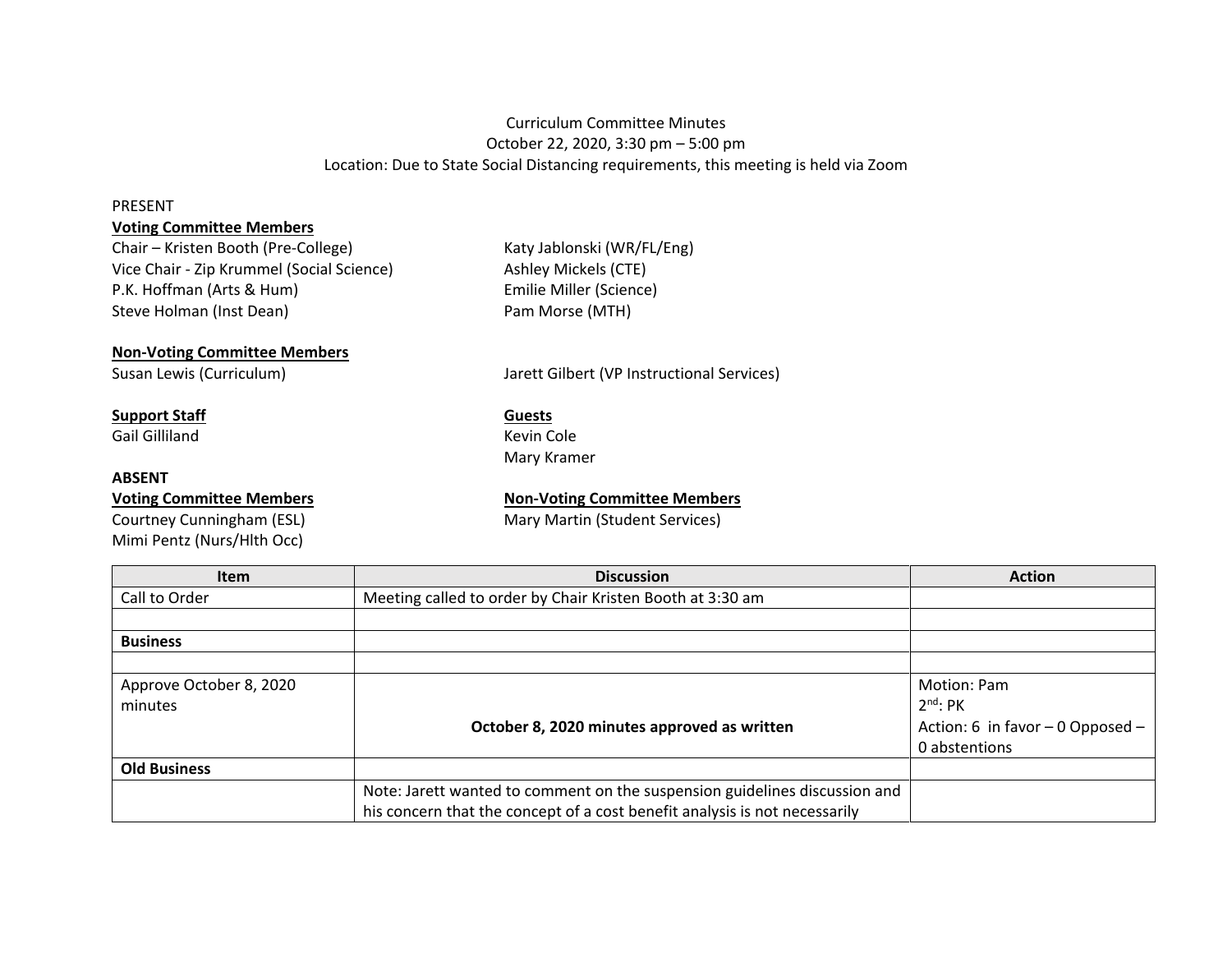|                                   | within the purview of the Curriculum Committee. Rather, this discussion may     |  |
|-----------------------------------|---------------------------------------------------------------------------------|--|
|                                   | be more suited to other leadership groups.                                      |  |
| Action Item Update                |                                                                                 |  |
| a. September 24 Action Items      | 1.a.i. Susan is working on this; however, it may take some time. There are      |  |
| i. Susan will change the CCOG     | two options: 1) manually enter the language in each of the CCOGs, close to      |  |
| header under "Texts &             | 400; or 2) have IT update the Course Node so that it automatically is inserted  |  |
| Materials" and                    | in all existing and future CCOGs. Option 2 is the ideal but requires assistance |  |
| "Content" to read that            | from IT, and she is not certain how long that may take. She will see about      |  |
| "specified texts, videos, etc are | making the manual entry into the new CCOGs for which this has particular        |  |
| suggested, not                    | relevance, and she will be working with IT to update the node.                  |  |
| required." (In process. Header    |                                                                                 |  |
| will have to be added to each     | 1.a.iii. Katy will meet with WR dept this week and discuss it this week. The    |  |
| <b>CCOG</b>                       | action item is carried over.                                                    |  |
| individually, or IT will need to  |                                                                                 |  |
| update the Course Node. Will      |                                                                                 |  |
| first add                         |                                                                                 |  |
| individual entry on courses that  |                                                                                 |  |
| currently have text and           |                                                                                 |  |
| materials sections                |                                                                                 |  |
| and/or texts/materials            |                                                                                 |  |
| mentioned in their content        |                                                                                 |  |
| sections.)                        |                                                                                 |  |
| ii. Susan will add note to the    |                                                                                 |  |
| CCOG development template         |                                                                                 |  |
| indicating outline                |                                                                                 |  |
| or bullet form is required for    |                                                                                 |  |
| description of content under      |                                                                                 |  |
| each outcome.                     |                                                                                 |  |
| (done)                            |                                                                                 |  |
| iii. Katy will take the writing   |                                                                                 |  |
| discussion to her department.     |                                                                                 |  |
| [regarding possible               |                                                                                 |  |
| revision to standard              |                                                                                 |  |
| prerequisites] (??)               |                                                                                 |  |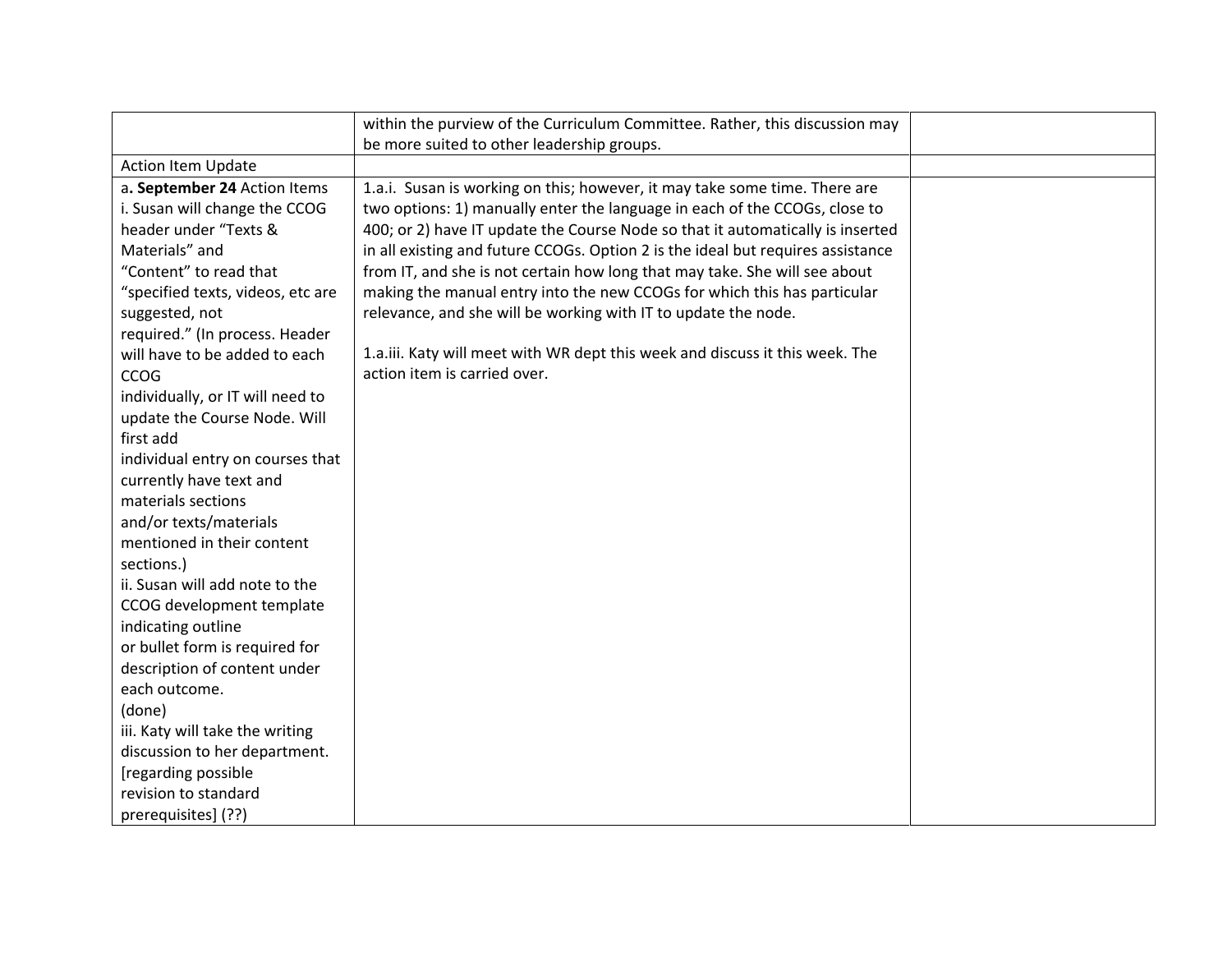| b. October 8 Action Items<br>i. Susan will include "Old<br>Business" in the Curriculum<br>Committee agenda.<br>(done)<br>ii. Todd Meislan will convene a<br>meeting between the Business<br>department and<br>CAS instructors to get a broader<br>idea of what would be most<br>advantageous<br>for the ASOT-Bus Core<br><b>Requirements for Computer</b><br>Application<br>requirements. (??)<br>iii. Steve will bring suspension<br>information to share with the<br>Curriculum<br>Committee. (??) | 1.b.ii Ashley reports back from meeting of BA and CAWT in which they<br>discussed the ASOT requirement for 8 credits of computer applications. They<br>are proposing that the requirement be changed to: CAS 133 or BA 131 and<br>CAS 140. This will be discussed as part of discussion item #1 which has been<br>postponed to a future meeting.<br>Emily enters 3:40<br>1.b.iii – Steve does not have the most recent draft from his former<br>institution. We can talk about discussing in the future. Please send<br>documents to Susan for addition onto a future agenda. Action item carried<br>over.                                                                                                                  |                                                                                                                                                                        |
|------------------------------------------------------------------------------------------------------------------------------------------------------------------------------------------------------------------------------------------------------------------------------------------------------------------------------------------------------------------------------------------------------------------------------------------------------------------------------------------------------|-----------------------------------------------------------------------------------------------------------------------------------------------------------------------------------------------------------------------------------------------------------------------------------------------------------------------------------------------------------------------------------------------------------------------------------------------------------------------------------------------------------------------------------------------------------------------------------------------------------------------------------------------------------------------------------------------------------------------------|------------------------------------------------------------------------------------------------------------------------------------------------------------------------|
| <b>Submissions</b>                                                                                                                                                                                                                                                                                                                                                                                                                                                                                   |                                                                                                                                                                                                                                                                                                                                                                                                                                                                                                                                                                                                                                                                                                                             |                                                                                                                                                                        |
|                                                                                                                                                                                                                                                                                                                                                                                                                                                                                                      |                                                                                                                                                                                                                                                                                                                                                                                                                                                                                                                                                                                                                                                                                                                             |                                                                                                                                                                        |
| <b>AMT 191 Aviation Maintenance:</b><br>General 101 (New CTE Course)<br>with Related Instruction                                                                                                                                                                                                                                                                                                                                                                                                     | Mary Kramer presents the new Aviation Maintenance Technology (AMT)<br>program. Original intent was to build a hanger on the grounds of the<br>Dallesport Airport; however, the funding for this has been delayed to 2022.<br>In the meantime, the college is leasing the former Crestline building at the<br>Port of the Dalles. The AMT program was a community driven decision.<br>There are FAA hour requirements built into the program, as well as<br>community college requirements.<br>Mary introduces Kevin Cole to provide answers to technical questions about<br>the program. The AMT program will be starting summer, 2021 with related<br>instruction courses and AMT specific courses will start in the fall. | Motion #1: Steve<br>2nd: Zip<br>Action: 7 in favor - 0 Opposed -<br>0 abstentions<br>Motion #2: Zip<br>2nd: Steve<br>Action: 7 in favor - 0 Opposed -<br>0 abstentions |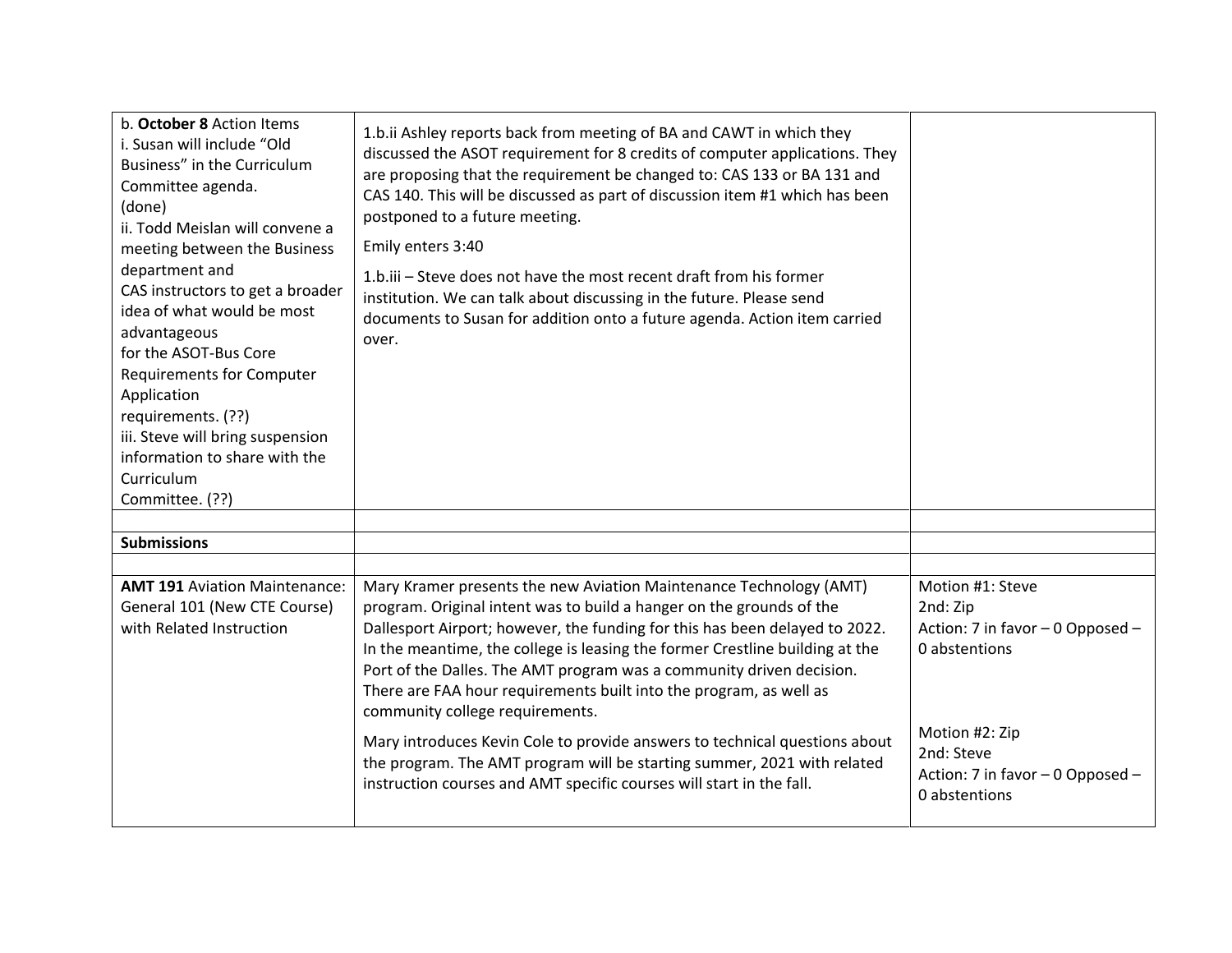|                                                                                                  | PROCEDURAL QUESTION: Steve advises the committee about the correct<br>order for motions and discussion. A motion, with second, is to be made prior<br>to discussion in order to correctly follow Robert's Rules of Order. The<br>committee agrees to proceed in this manner.<br>The math requirement is questioned, as it is listed as MTH 60 in the                      |                           |
|--------------------------------------------------------------------------------------------------|---------------------------------------------------------------------------------------------------------------------------------------------------------------------------------------------------------------------------------------------------------------------------------------------------------------------------------------------------------------------------|---------------------------|
|                                                                                                  | description and MTH 65 in the requisite section. MTH 65 is correct.<br>Description will be amended.                                                                                                                                                                                                                                                                       |                           |
|                                                                                                  | Where is the physics understanding coming from mentioned in Outcome #4?<br>Mary informs the Curriculum Committee that it is built into the AMT courses.                                                                                                                                                                                                                   |                           |
|                                                                                                  | Kevin informs the CC about aviation theory. The center of gravity of an<br>airplane is key to flying and math and physics are key. Understanding of lift,<br>drag, thrust are key components of flying. The courses in this program will<br>instruct students how to apply physics.                                                                                       |                           |
|                                                                                                  | Many of the courses are 6 credit courses. It is a very intense program. The<br>FAA advised CGCC to do a 12-month program to make a distinction from<br>Lane Community College program. CGCC is now a 15-18-month program. The<br>program load is similar to the RET load when it began.                                                                                   |                           |
|                                                                                                  | Department Impact is briefly discussed. Examples of previous department<br>impact are CAS and BA. A current example would be the impact of AMT on<br>the Math department. Currently MTH 105 is not offered in the summer, it is<br>only offered in the winter. Possibly if more students are interested in signing<br>up for it, it could be offered at a different term. |                           |
|                                                                                                  | Motion #1: Approve as written                                                                                                                                                                                                                                                                                                                                             |                           |
|                                                                                                  | Motion #2: Amend description prerequisites to say: Prerequisite: MTH 65<br>or equivalent placement test scores, placement into RD 90 and WR 90 or<br>higher. Include Related Instruction in the approval of the course.                                                                                                                                                   |                           |
| <b>AMT 192 Aviation Maintenance:</b><br>General 102 (New CTE Course)<br>with Related Instruction | Brief discussion regarding when the certificate and degree should be<br>approved. The certificate and degree cannot be approved until there the<br>courses to be included are approved.                                                                                                                                                                                   | Motion: Steve<br>2nd: Pam |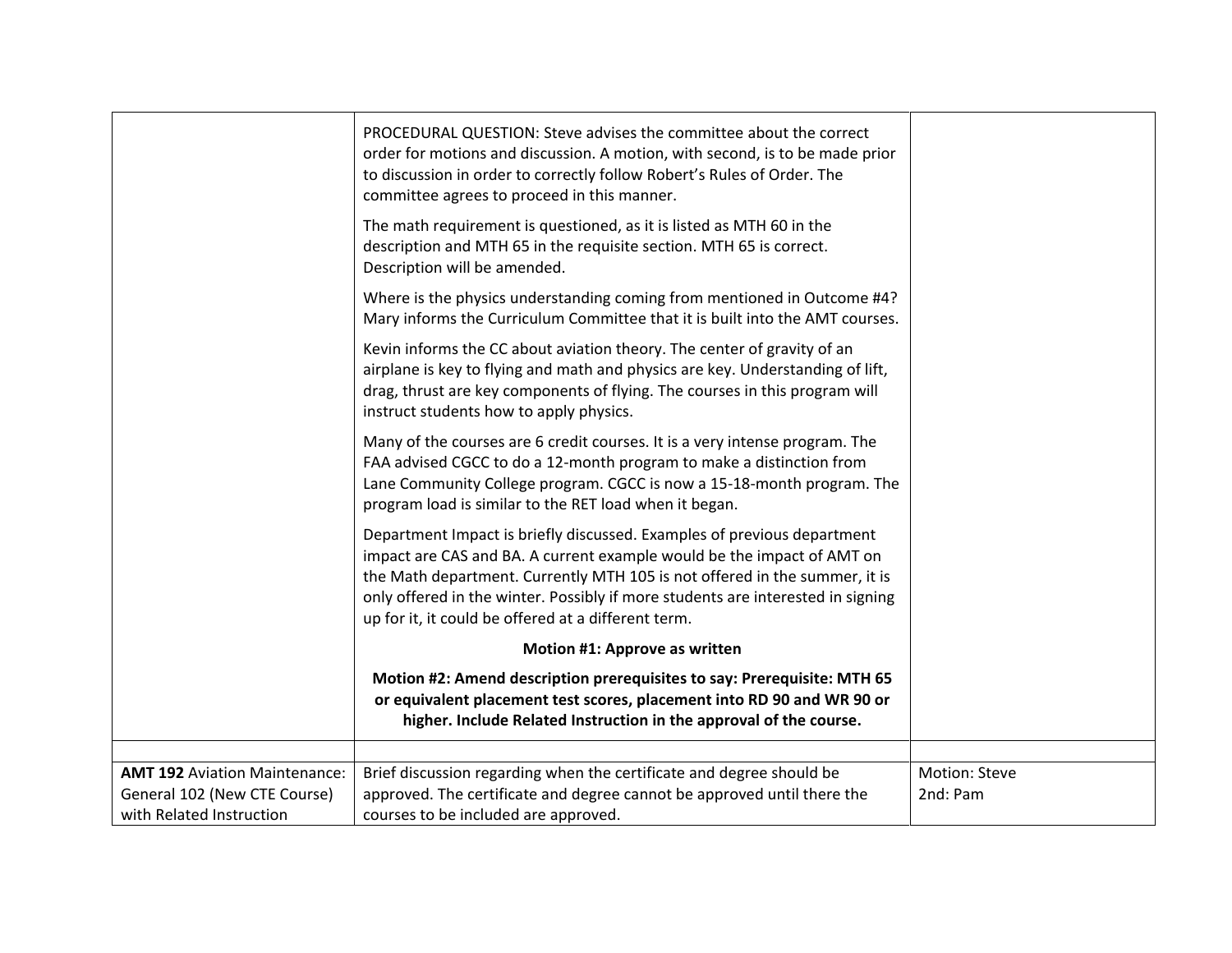|                                                                                                  | Related instruction is imbedded with AMT 192. Susan informs the committee<br>that when a submission is brought through the Curriculum Committee the<br>Related Instruction just requires a separate from for imbedded instruction.<br>The committee is just saying we approve that the course is included. Susan<br>did this work for the course and Mary and Kevin counted the MTH being<br>taught within the course.<br>Motion: Approve as written with RI                                                                                                                                                                                                                                                                           | Action: 7 in favor - 0 Opposed -<br>0 abstentions                              |
|--------------------------------------------------------------------------------------------------|----------------------------------------------------------------------------------------------------------------------------------------------------------------------------------------------------------------------------------------------------------------------------------------------------------------------------------------------------------------------------------------------------------------------------------------------------------------------------------------------------------------------------------------------------------------------------------------------------------------------------------------------------------------------------------------------------------------------------------------|--------------------------------------------------------------------------------|
| <b>AMT 193 Aviation Maintenance:</b><br>General 103 (New CTE Course)<br>with Related Instruction | Pam moves to discuss AMT 193 and all docs included. Steve 2nds. Kristen<br>opens AMT 193 to discussion.<br>Brief discussion regarding Related Instruction hours. Susan clarifies that<br>Related Instruction is just a portion of the course.<br>Concern was expressed regarding the accountability for whether Related<br>Instruction is being done. The RI hours are bullets from the content section<br>which is expected to be carried out by any instructor teaching the course. In<br>addition, the content is linked to an outcome for which assessment<br>strategies are provided. Accountability is the same for ensuring that any<br>required instruction is taking place in a course.<br>Motion: Approve as written with RI | Motion: Pam<br>2nd: Steve<br>Action: 7 in favor - 0 Opposed -<br>0 abstentions |
|                                                                                                  |                                                                                                                                                                                                                                                                                                                                                                                                                                                                                                                                                                                                                                                                                                                                        |                                                                                |
| <b>AMT 194 Aviation Maintenance:</b><br>General 104 (New CTE Course)                             | Katy moves to open discussion and Pam 2nds. Kristen opens discussion of<br>AMT 194.<br>Mary informs the Curriculum Committee that this course needs to be split<br>between two terms, hence the reason for the additional AMT 194A and AMT<br>194B. AMT 194 is being submitted in anticipation of any future need to offer<br>the entirety of 194 in one term.<br><b>Motion: Approve as written</b>                                                                                                                                                                                                                                                                                                                                    | Motion: Katy<br>2nd: Pam<br>Action: 7 in favor - 0 Opposed -<br>0 abstentions  |
|                                                                                                  |                                                                                                                                                                                                                                                                                                                                                                                                                                                                                                                                                                                                                                                                                                                                        |                                                                                |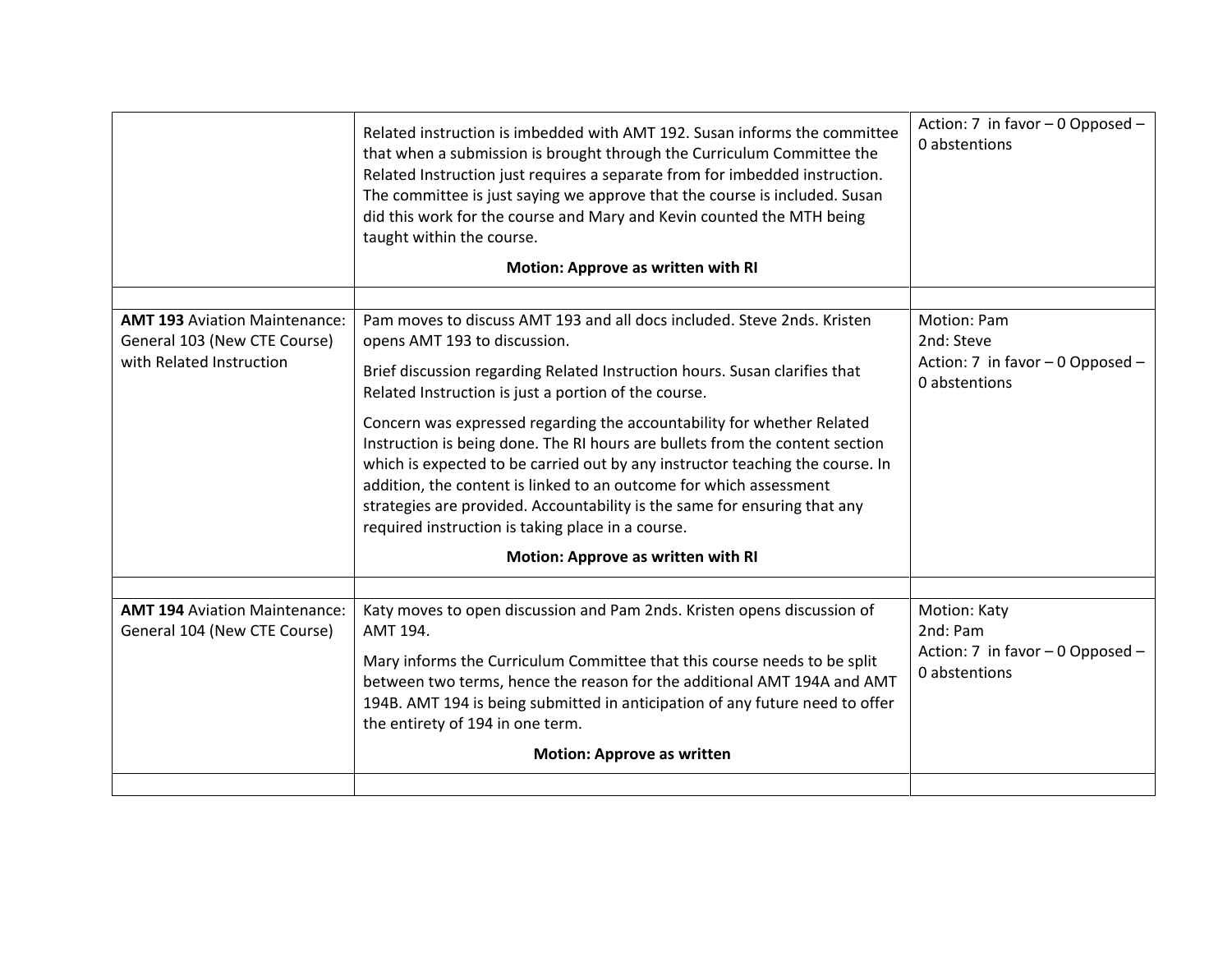| <b>AMT 194A Aviation</b><br>Maintenance: General 104A<br>(New CTE Course) | Steve moves to open discussion and Pam 2nds. Kristen opens AMT 194 A to<br>discussion.<br>Mary informs the Curriculum Committee that this is the first part of the<br>previous course AMT 194.<br><b>Motion: Approve as written</b>                                                                                                                                                              | Motion: Steve<br>2nd: Pam<br>Action: 7 in favor - 0 Opposed -<br>0 abstentions            |
|---------------------------------------------------------------------------|--------------------------------------------------------------------------------------------------------------------------------------------------------------------------------------------------------------------------------------------------------------------------------------------------------------------------------------------------------------------------------------------------|-------------------------------------------------------------------------------------------|
| <b>AMT 194B Aviation</b><br>Maintenance: General 104B<br>(New CTE Course) | Katy moves to open discussion, Steve 2nds. Kristen opens AMT 194B to<br>discussion.<br>Brief discussion ensues regarding prerequisites 194 and 194A. These course<br>prerequisites are written this way in case AMT 194A and 194B are offered at<br>the same time. This probably will never be used as the option is available to<br>offer AMT 194 instead.<br><b>Motion: Approve as written</b> | Motion: Katy<br>2nd: Steve<br>Action: 7 in favor - 0 Opposed -<br>0 abstentions           |
|                                                                           |                                                                                                                                                                                                                                                                                                                                                                                                  |                                                                                           |
| <b>AMT 195 Aviation Maintenance:</b><br>General 105 (New CTE Course)      | Steve moves to open discussion, Zip 2nds. Kristen opens AMT 195 to<br>discussion<br>Brief discussion regarding AMT 194 as a prerequisite. Prereq section should<br>match what is written in the description: AMT 194 or (AMT 194A and AMT<br>194B).<br><b>Motion: Approve as written</b>                                                                                                         | Motion: Steve<br>2nd: Zip<br>Action: 7 in favor - 0 Opposed -<br>0 abstentions            |
|                                                                           |                                                                                                                                                                                                                                                                                                                                                                                                  |                                                                                           |
| <b>AMT 261 Aviation Maintenance:</b><br>Airframe 1 (New CTE Course)       | Steve moves to open discussion, Emilie 2nds. Kristen opens AMT 261 to<br>discussion<br>Brief discussion regarding the line under transferability that it is comparable<br>to Lane Community College<br><b>Motion: Approve as written</b>                                                                                                                                                         | <b>Motion: Steve</b><br>2nd: Emilie<br>Action: 7 in favor - 0 Opposed<br>$-0$ abstentions |
|                                                                           |                                                                                                                                                                                                                                                                                                                                                                                                  |                                                                                           |
| <b>AMT 262 Aviation Maintenance:</b><br>Airframe 2 (New CTE Course)       | Katy moves to open discussion, Pam 2nds. Kristen opens AMT 262 to<br>discussion.                                                                                                                                                                                                                                                                                                                 | Motion: Katy<br>2nd: Pam                                                                  |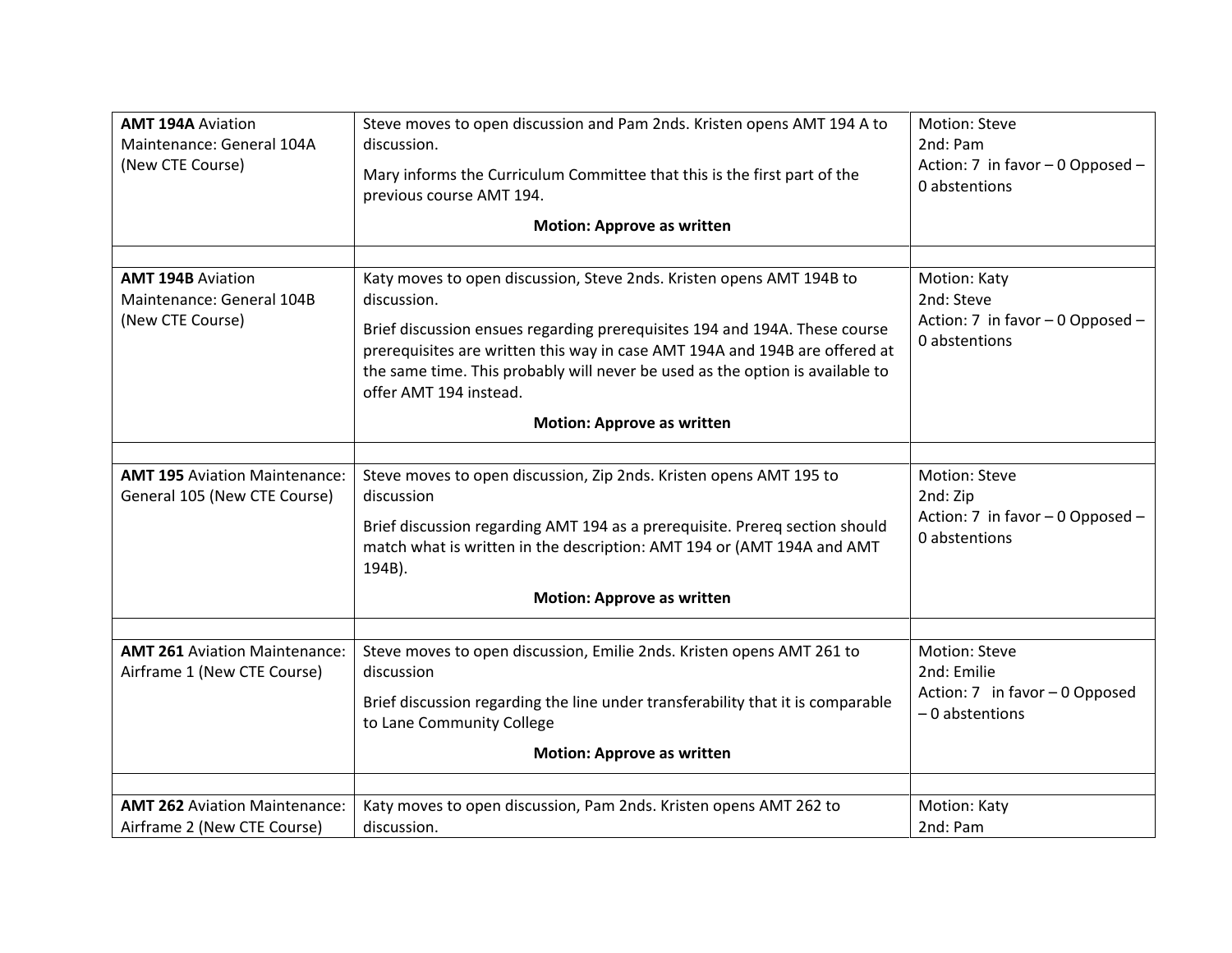|                                                                                                 | <b>Motion: Approve as written</b>                                                                                                                                                                                                    | Action: 7 in favor - 0 Opposed -<br>0 abstentions                                     |
|-------------------------------------------------------------------------------------------------|--------------------------------------------------------------------------------------------------------------------------------------------------------------------------------------------------------------------------------------|---------------------------------------------------------------------------------------|
| <b>AMT 263 Aviation Maintenance:</b><br>Airframe 3 (New CTE Course)<br>with Related Instruction | Zip moves to open discussion, Steve 2nds. Kristen opens AMT 263 to<br>discussion.<br>Motion: Approve as written with RI                                                                                                              | Motion: Zip<br>2nd: Steve<br>Action: 7 in favor - 0 Opposed -<br>0 abstentions        |
| <b>AMT 264 Aviation Maintenance:</b><br>Airframe 4 (New CTE Course)                             | Steve moves to open discussion, Emilie 2nds. Kristen opens AMT 264 to<br>discussion<br><b>Motion: Approve as written</b>                                                                                                             | Motion: Steve<br>2nd: Emilie<br>Action: 7 in favor - 0 Opposed -<br>0 abstentions     |
| <b>AMT 271 Aviation Maintenance:</b><br>Powerplant 1 (New CTE Course)                           | Steve moves to approve discussion, Pam 2nds. Kristen opens AMT 271 to<br>discussion<br>Brief discussion regarding prerequisite AMT 195.<br><b>Motion: Approve as written</b>                                                         | Motion: Steve<br>2nd: Pam<br>Action: 7 in favor - 0 Opposed -<br>0 abstentions        |
| <b>AMT 272 Aviation Maintenance:</b><br>Powerplant 2 (New CTE Course)                           | Steve moves to approve discussion, Pam 2nds. Kristen opens AMT 272 to<br>discussion<br><b>Motion: Approve as written</b>                                                                                                             | Motion: Steve<br>2nd: Pam<br>Action: 7 in favor - 0 Opposed -<br>0 abstentions        |
| <b>AMT 273 Aviation Maintenance:</b><br>Powerplant 3 (New CTE Course)                           | Steve moves to approve, Pam 2nds. Kristen opens AMT 273 to discussion.<br>Brief discussion ensued regarding elective transferability. AMT 273 would<br>transfer to university as a CTE elective<br><b>Motion: Approve as written</b> | <b>Motion: Steve</b><br>2nd: Pam<br>Action: 7 in favor - 0 Opposed -<br>0 abstentions |
| <b>AMT 274 Aviation Maintenance:</b><br>Powerplant 4 (New CTE Course)                           | Katy moves to approve, Pam 2nds. Kristen opens AMT 274 discussion.<br><b>Motion: Approve as written</b>                                                                                                                              | Motion: Katy<br>2nd: Pam                                                              |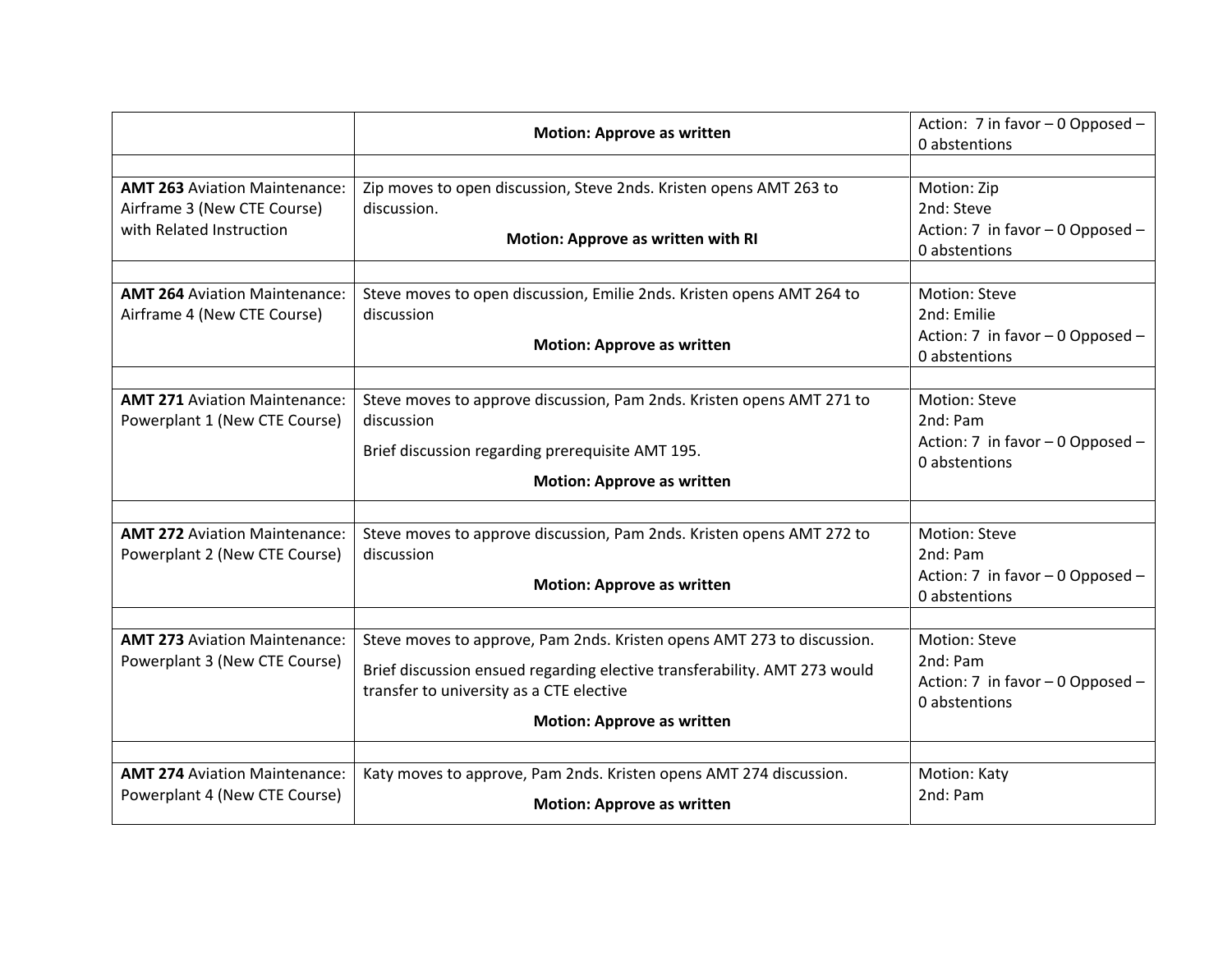|                                                                                          |                                                                                                                                                                                                                                                                                                                                                                                                                                                                                                                                                                                                                                                                                                                                                                                                                                                                                                                                                                                                                                            | Action: 7 in favor $-0$ Opposed $-$<br>0 abstentions                                                                                                                                |
|------------------------------------------------------------------------------------------|--------------------------------------------------------------------------------------------------------------------------------------------------------------------------------------------------------------------------------------------------------------------------------------------------------------------------------------------------------------------------------------------------------------------------------------------------------------------------------------------------------------------------------------------------------------------------------------------------------------------------------------------------------------------------------------------------------------------------------------------------------------------------------------------------------------------------------------------------------------------------------------------------------------------------------------------------------------------------------------------------------------------------------------------|-------------------------------------------------------------------------------------------------------------------------------------------------------------------------------------|
| <b>AMT 281 Aviation Maintenance:</b><br>Airframe Return to Service<br>(New CTE Course)   | Pam moves to approve, Emilie 2nds. Kristen opens the discussion.<br><b>Motion: Approve as written</b>                                                                                                                                                                                                                                                                                                                                                                                                                                                                                                                                                                                                                                                                                                                                                                                                                                                                                                                                      | Motion: Pam<br>2nd: Emilie<br>Action: 7 in favor - 0 Opposed -<br>0 abstentions                                                                                                     |
| <b>AMT 282 Aviation Maintenance:</b><br>Powerplant Return to Service<br>(New CTE Course) | Steve moves to approve, Zip 2nds. Kristen opens AMT 282 discussion.<br>Brief discussion ensues why so many courses do not transfer. AMT 282 is<br>more of a work experience course.<br><b>Motion: Approve as written</b>                                                                                                                                                                                                                                                                                                                                                                                                                                                                                                                                                                                                                                                                                                                                                                                                                   | Motion: Steve<br>2nd: Zip<br>Action: 7 in favor - 0 Opposed -<br>0 abstentions                                                                                                      |
| <b>Aviation Maintenance</b><br>Technology AAS (New Degree)                               | Steve makes a motion to approve the degree and all the courses that have<br>been approved beforehand. Zip 2nds<br><b>Motion: Approve as written</b><br>Brief discussion ensues regarding graduation rates at Lane and PCC. Mary<br>informs the Curriculum Committee that Lane has 80% graduation rate and<br>Lane attributes the success rate to the cohort.<br>25 student maximum in the cohort. CGCC will probably start at 12-15<br>students. Kevin Cole informs the Curriculum Committee that the FAA has a<br>stipulation that one instructor can only have 25 students. This program could<br>grow. Students do not need to start as a cohort.<br>Noted that the inclusion of MTH 98 as a program prerequisites option is<br>incorrect. AMT 191 requires MTH 65 or equivalent placement test scores.<br>The reference to MTH 98 should be removed from program requisites.<br>MTH 98 is only offered in fall, so if this is something that is needed, Math<br>department chair, Pam Morse, will need to know the AMT math needs. Zip | Motion: Steve<br>2nd: Zip<br>Action: 7 in favor - 0 Opposed -<br>0 abstentions<br>Amendment: Steve<br>2 <sup>nd</sup> : Ashley<br>Action: 7 in favor - 0 opposed -<br>0 abstentions |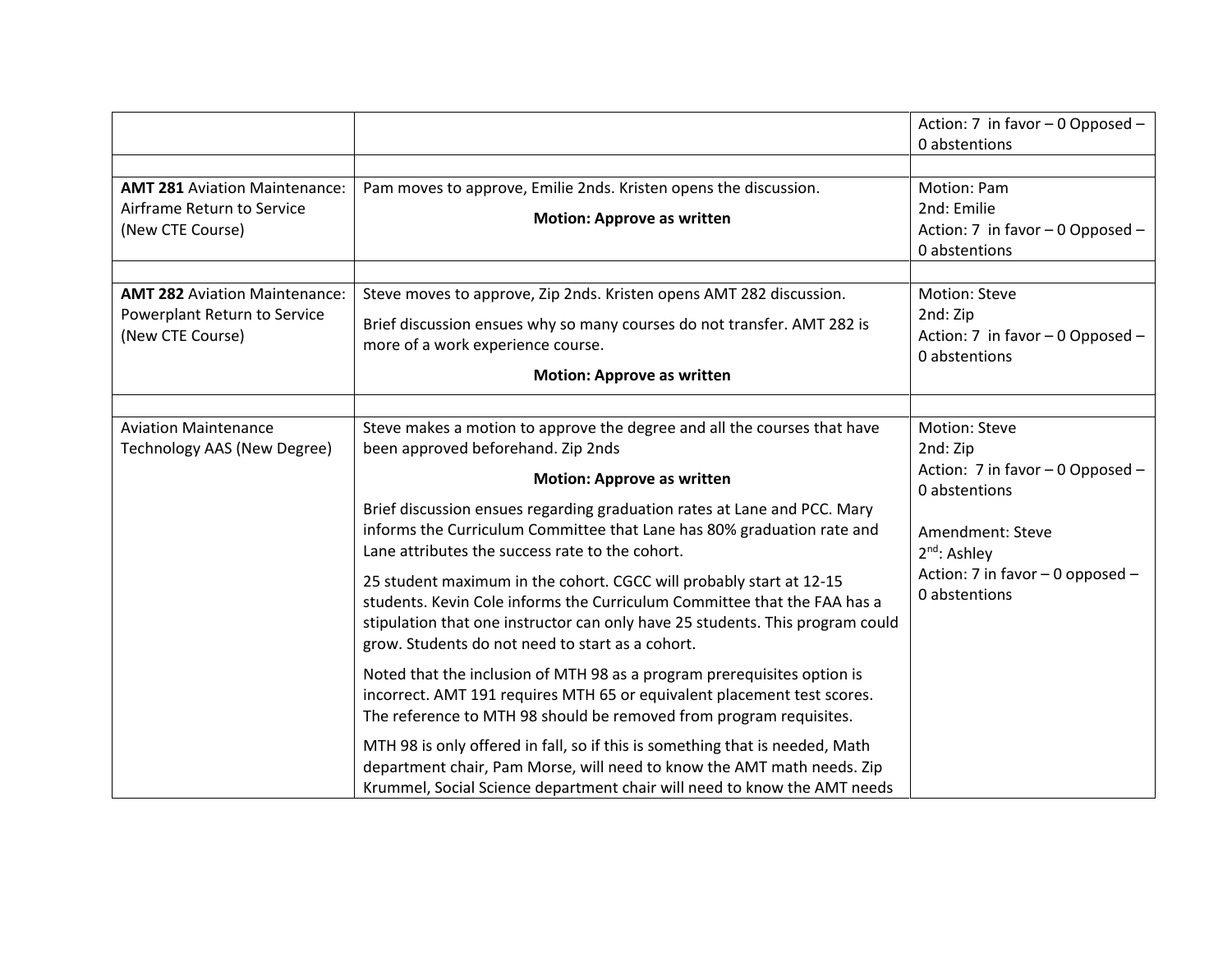|                                                                                                     | for PSY 101 as well. Mary Kramer will follow up with Pam and Zip. Math does<br>not have the staff to fill this summer. Mary appreciates the notification.                                                                                                                                                                                                                                                                                                                                                                                         |                                                                               |
|-----------------------------------------------------------------------------------------------------|---------------------------------------------------------------------------------------------------------------------------------------------------------------------------------------------------------------------------------------------------------------------------------------------------------------------------------------------------------------------------------------------------------------------------------------------------------------------------------------------------------------------------------------------------|-------------------------------------------------------------------------------|
|                                                                                                     | The AAS is the same as the certificate, except for the 8 credits of Gen Ed in<br>fall, 2 <sup>nd</sup> year. The additional 8 credits of required General Education required<br>for an AAS is provided by MTH 105 and PSY 101.                                                                                                                                                                                                                                                                                                                    |                                                                               |
|                                                                                                     | Advertising takes place after all the State and NWCCU approvals. Approvals<br>should be in late spring.                                                                                                                                                                                                                                                                                                                                                                                                                                           |                                                                               |
|                                                                                                     | How will teaching take place in light of the pandemic. This program has been<br>developed to be a F2F program. We will deal with Covid next fall.                                                                                                                                                                                                                                                                                                                                                                                                 |                                                                               |
|                                                                                                     | <b>Amendment to the Motion</b><br>Amendment: to approve the degree and previous courses with the "or MTH<br>98" option removed from the program prerequisites.                                                                                                                                                                                                                                                                                                                                                                                    |                                                                               |
|                                                                                                     | In the future Steve would like the certificate included with the degree. Susan<br>would like the certificate and degree voted on separately.                                                                                                                                                                                                                                                                                                                                                                                                      |                                                                               |
|                                                                                                     |                                                                                                                                                                                                                                                                                                                                                                                                                                                                                                                                                   |                                                                               |
| <b>Aviation Maintenance</b><br>Technology (New Certificate)<br>with Related Instruction<br>Template | Zip moves with the removal of Math 98 from the prerequisite of the<br>certificate. Katy 2nds<br>Extensive discussion about voting on the Related Instruction Template. It is<br>included in the approval of the certificate, similar to how the RI submissions<br>are included as part of the course. The template asks if the Related<br>Instruction has been approved for all courses in the certificate that include<br>embedded RI. That approval happened when the course was approved, so no<br>additional vote of approval is needed here. | Motion: Zip<br>2nd: Katy<br>Action: 7 in favor - 0 Opposed -<br>0 abstentions |
|                                                                                                     | <b>Motion: Approve as amended</b><br>Amendment: to approve the degree and previous courses with the "or MTH<br>98" option removed from the program prerequisites.                                                                                                                                                                                                                                                                                                                                                                                 |                                                                               |
|                                                                                                     |                                                                                                                                                                                                                                                                                                                                                                                                                                                                                                                                                   |                                                                               |
| <b>Discussion Items:</b>                                                                            |                                                                                                                                                                                                                                                                                                                                                                                                                                                                                                                                                   |                                                                               |
|                                                                                                     |                                                                                                                                                                                                                                                                                                                                                                                                                                                                                                                                                   |                                                                               |